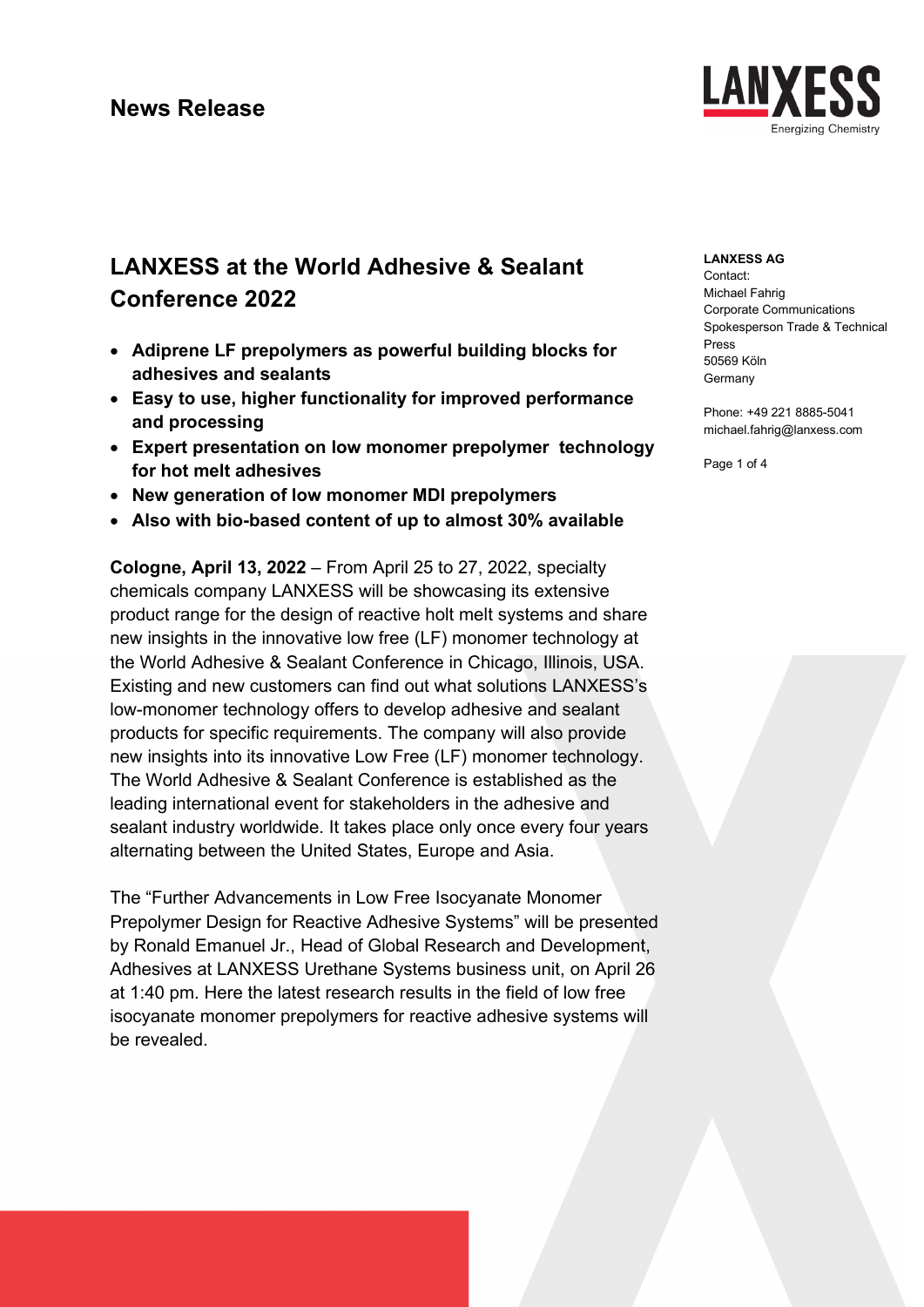

### **Benefits for the environment, health and occupational safety**

LANXESS has developed unique prepolymers with less than 0.1 wt.% free MDI (methylene diphenyl diisocyanate) and other isocyanates that are used for hot melt adhesives among others in the automotive, construction, electronics and bookbinding industries. This low monomer technology offers outstanding technical performance, exceptional processability and productivity, as well as environmental, health and safety benefits. These prepolymers are particularly suited to address increasingly strict regulatory requirements and provide for final products with lower hazard classifications.

The removal of diisocyanate monomer can present challenges in the final adhesive formulation such as different reactivity, the amount of prepolymer needed and overall different adhesive properties.

However, LANXESS's toolbox of low monomer prepolymers can overcome these challenges and is able to tailor the reactivity, viscosity and polyol backbone of the prepolymer to adjust it to the need of the formulators. By controlling the chemical structure, these prepolymers have a highly structured morphology to offer more consistent processing.

### **Adiprene Green LF – bio-based prepolymers with excellent properties**

Like many other industries the adhesives industry is facing the challenge to develop sustainable systems that also carry low health and safety risks. Under the brand name Adiprene Green LF LANXESS provides a line of high performance, bio-based, low free diisocyanate monomer products for polyurethane adhesive applications. Bio-based LF MDI prepolymers focus on chemical building blocks that are clearly defined to match the most challenging adhesive properties. By exploring additional chemistries and optimization of molecular weight and structure, bio-based LF prepolymers can be tailored to the specific needs of many different applications. Progress has been made developing bio-based LF MDI prepolymers over a wide range of NCO content (free reactive

#### **LANXESS AG**

Contact: Michael Fahrig Corporate Communications Spokesperson Trade & Technical Press 50569 Köln Germany

Phone: +49 221 8885-5041 michael.fahrig@lanxess.com

Page 2 of 4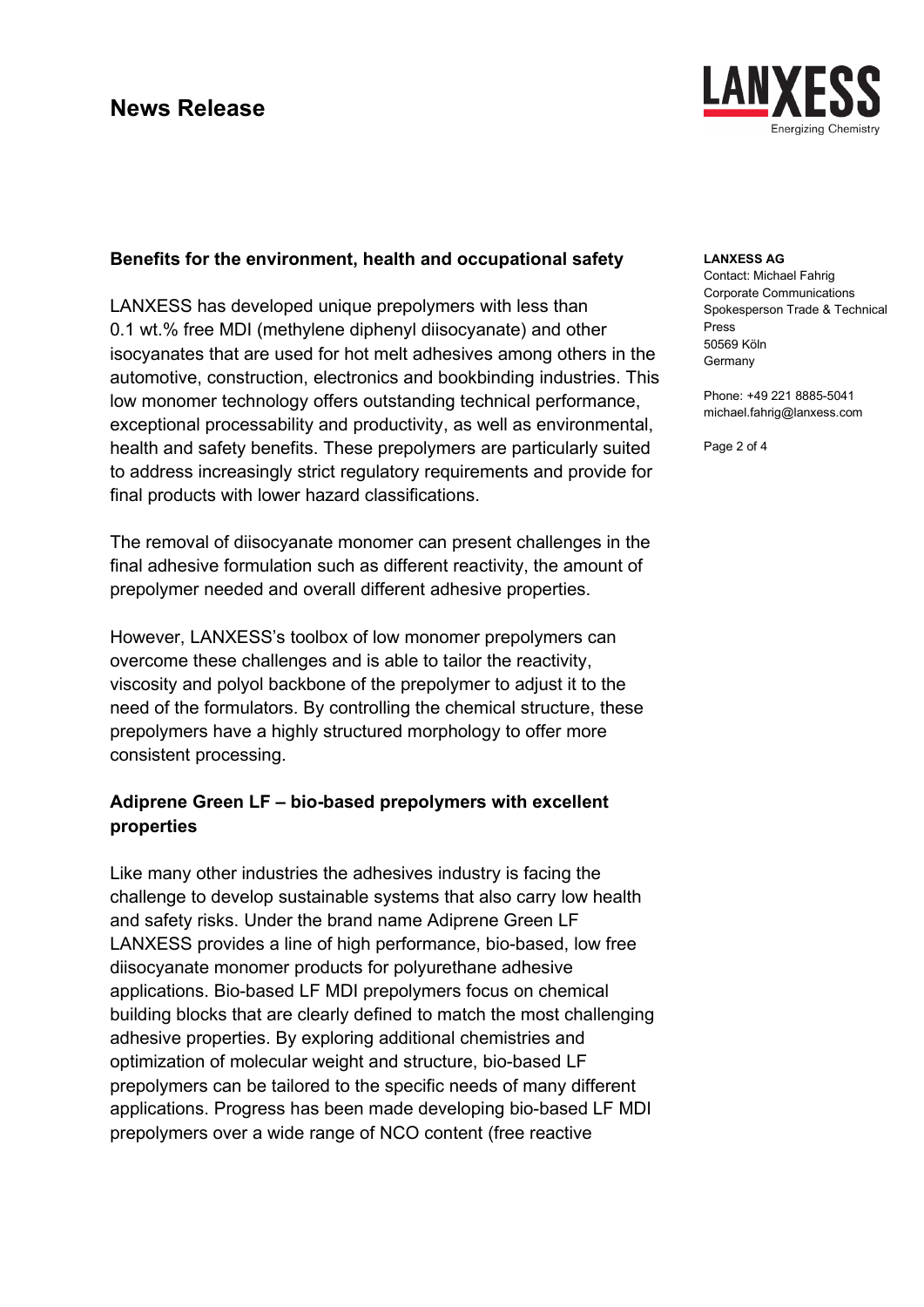## **News Release**



isocyanate groups) which yield systems with lower viscosity at application temperature, improved high crystallinity, better wetting ability, and fast green strength in reactive hot melt and twocomponent adhesives formulations. The bio-content of these LF MDI prepolymers can reach up to almost 30% which enables hot-melt formulations with a bio-content of up to 75%.

LANXESS's bio-based prepolymers enable companies to reduce emissions while helping to advance climate neutral goals. This novel bio-based technologies provide excellent performance, processing, and productivity and allow for a 20% to 30%  $CO<sub>2</sub>$  footprint reduction when compared to petroleum-based prepolymers.

You can find more detailed information about LANXESS polyurethane products at [https://ure.lanxess.com.](https://ure.lanxess.com/)

#### **LANXESS AG**

Contact: Michael Fahrig Corporate Communications Spokesperson Trade & Technical Press 50569 Köln **Germany** 

Phone: +49 221 8885-5041 michael.fahrig@lanxess.com

Page 3 of 4